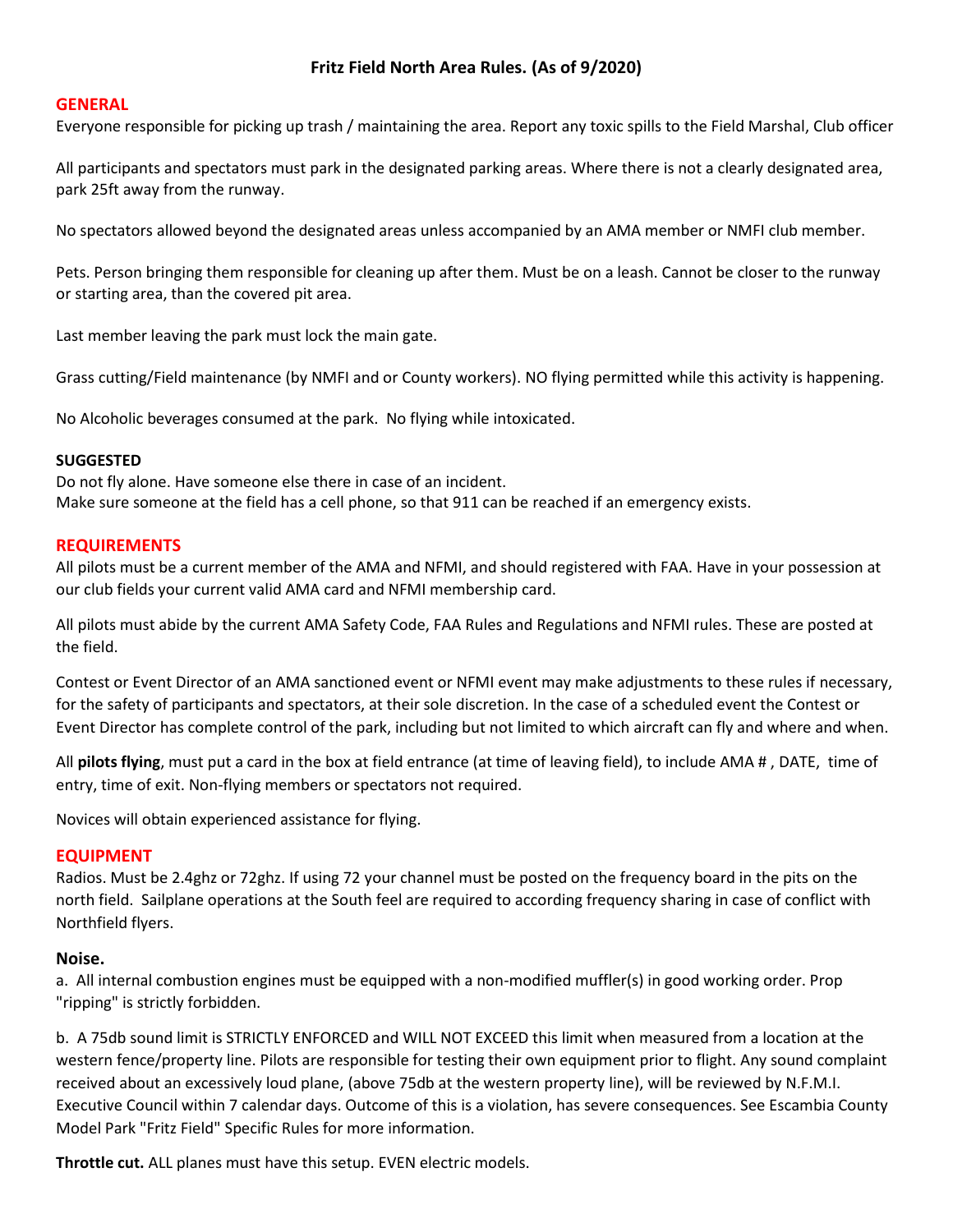Electric powered aircraft. It is strongly suggested to have an external arming/disarming plug.

## **PREFLIGHT**

**Testing / Breaking.** Extensive ground testing and run-up of nitro or gas engines should be performed as far away from other people as possible. Avoid directing prop blast at people or other models. Engine testing / breaking in. please do this off to the side away from all other activity as to not enoy others.

Engine starting. **ABSOLUTLY** No starting or running on tables or stands under the covered areas of the pilot areas. Start combustion engines at the flight line or in the area between the flight line and pit area. Electric's must also be armed in this area.

All models (INCLUDING ELECTRIC) need to be restrained by, a person holding the model on the ground, a plane restraint anchored in the ground, or on a starting stand, when starting combustion engines, or for electric when arming the motor (plugging in the battery without an external arming switch disconnected is arming)

## **FLYING**

# **See FLYING Field Diagram for Allowed areas to fly.**

All members share responsibility at all times for ensuring that everyone flies in a safe, responsible and considerate manner. If you do not feel like bringing an issue up to the pilot directly, report it to a club officer or Field Marshal, even if it is later.

Designated flying hours are 7:30 for Electric, and 8:15am for Nitro and Gas powered models, until Sunset. 7 days a week. Fritz field is CLOSED to all operations for EASTER, CHRISTMAS and THANKSGIVING days.

Taxiing. See Field diagram for proper place to taxi from. Use approved taxiways, or carry your plane to the runway. Plane must be held until reaching the flight line.

No taxing into the grass area behind the flight line, period. Stop your engine and pickup or pull your aircraft.

Takeoff. Must be done on the blacktop runways or in the grass south of that. All aircraft: including hand launch models, must take off from the active runway.

Flying. Must be done from designated pilot stations.

Fly standing at the active flight line (facing the blacktop runway). At either the East / West runway or the North / South runway. Only 1 runway ACTIVE (in use) at any given time. This can be the East/West OR the North/South runway. The first pilot to fly can determine the "ACTIVE" runway and fly at that one only, along with other pilots at the same time. IF NO pilots are flying the "ACTIVE" runway can change, by the first pilot up starting to fly at the other runway.

No flying behind the flight line at ANY time.

Landing. All models including hand launch, On the blacktop runways or in the grass on other side of blacktop runway away from the active flight line.

No flying of any kind is allowed over the pits, parking area, or north & west of the east/west blacktop runway and west of the north/south blacktop runway. A "No-Fly Zone" is designated on Field Diagram posted.

Pilots shall clearly call out "Take-Off"/ "Landing" or "On the Field" as appropriate to avoid possible conflicts. Pilots should minimize the time spent "on the field". Only those necessary to deal with the situation should be "on the field". Landing aircraft take precedence of all other activity. Emergency circumstance take precedence over all (dead stick, or lost communication with plane).

NO Flying outside the Property boundaries. No taking off from a runway at Fritz field and leaving the property boundaries for ANY reason. And No flying into Fritz Field from any other place and landing at Fritz Field.